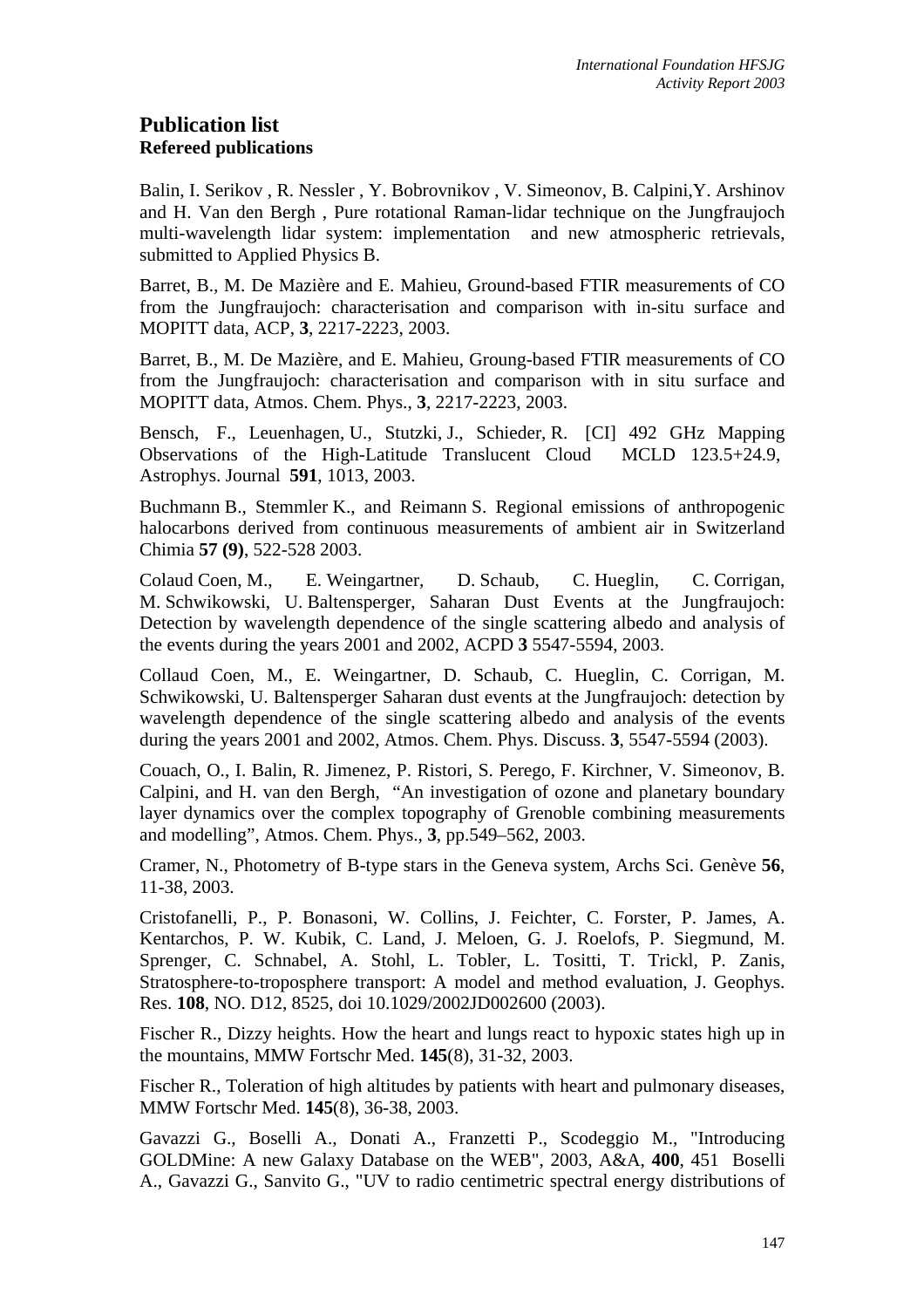optically-selected late-type galaxies in the Virgo cluster", A&A, **402**, 37, 2003.

Gerber, D., I. Balin, D. Feist, N. Kämpfer, V. Simeonov, B. Calpini, and H. van den Bergh, "Ground-based water vapour soundings by microwave radiometry and Raman lidar on Jungfraujoch (Swiss Alps)", Atm. Chem. and Phys. Discuss., **3**, pp 4833- 4856, 2003.

Gruber, S., Hoelzle, M. & Haeberli , W. (2003, submitted). Rock wall temperatures in the Alps. Permafrost and Periglacial Processes.

Guerova G., E. Brockmann, J. Quiby, F. Schubiger and Ch. Mätzler (2003): "Validation of NWP mesoscale models with Swiss GPS Network AGNES". J. Appl. Meteorol., **42**, 1, pp. 141-150, 2003.

Guerova G., J.-M. Bettems, E. Brockmann and Ch. Mätzler (2003): "Assimilation of COST 716 Near Real Time GPS data in the nonhydrostatic limited area model used in MeteoSwiss". Meteorol. Atmos. Phys., submitted Aug. 2003.

Gysel, M., E. Weingartner, S. Nyeki, D. Paulsen, U. Baltensperger, I. Galambos, G. Kiss, Hygroscopic properties of water-soluble matter and humic-like organics in athmospheric fine aerosol, Atmos. Chem. Phys. Discuss., **3**, 4879-4925, 2003.

Hafok, H., Stutzki, J.,  ${}^{12}CO(J= 2-1)$  and  $CO(J= 3-2)$  observations of Virgo Cluster spiral galaxies with the KOSMA telescope: Global properties, Astron. & Astrophys. **398**, 959, 2003.

Henning, S., E. Weingartner, M. Schwikowski, H.W. Gäggeler, R. Gehrig, K.-P. Hinz, A. Trimborn, B. Spengler, U. Baltensperger, Seasonal variation of water soluble ions of the aerosol at the high-alpine site Jungfraujoch (3580 m asl), J. Geophys. Res. **108**, NO. D1, 4030, doi 10.1029/2002JD002439, 2003.

Henning, S., E. Weingartner, M. Schwikowski, H.W. Gäggeler, R. Gehrig, K.-P. Hinz, A. Trimborn, B. Spengler, U. Baltensperger, Seasonal variation of water-soluble ions of the aerosol at the high-alpine site Jungfraujoch (3580 m asl), J. Geophys. Res. 108, doi: 10.1029/2002JD002439 (2003).

Huber M., M. Blumthaler, J. Schreder, B. Schallhart and J. Lenoble, Effect of inhomogeneous surface albedo on diffuse UV sky radiance at a high altitude site, J Geophys Res, under review.

Ineichen D., G. Beutler and U. Hugentobler (2003): "Sensitivity of GPS and GLONASS orbits with respect to resonant geopotential parameters". Journal of Geodesy **77**, pp. 478-486, 2003.

Jimenez, R., M. Taslakov, V. Simeonov, B. Calpini, F. Jeanneret, D. Hofstetter, M. Beck, J. Feist, and H.van den Bergh, Ozone detection by differential absorption spectroscopy at ambient pressure with a 9.6 µm pulsed quantum-cascade laser, Appl. Phys. B (2003) DOI: 10.1007/s00340-003-1358-5.

Knüsel, S., D.E. Piguet, M. Schwikowski, H.W. Gäggeler, Accuracy of continuous ice-core trace-element analysis by inductively coupled plasma sector field mass spectrometry, Environ. Sci. Technol. **37**, 2267-2273 (2003).

Knüsel, S., D.E. Piguet, M. Schwikowski, H.W. Gäggeler, First results of trace element analysis in ice cores using continuous ice melting (CIM) inductively coupled plasma sector field mass spectrometry (ICP-SFMS), J. Phys. IV France **107** (2003).

Lara, L.M., Licandro, J., Tozzi, G.P. Dust in Comet McNaught-Hartley (C/1999 T1)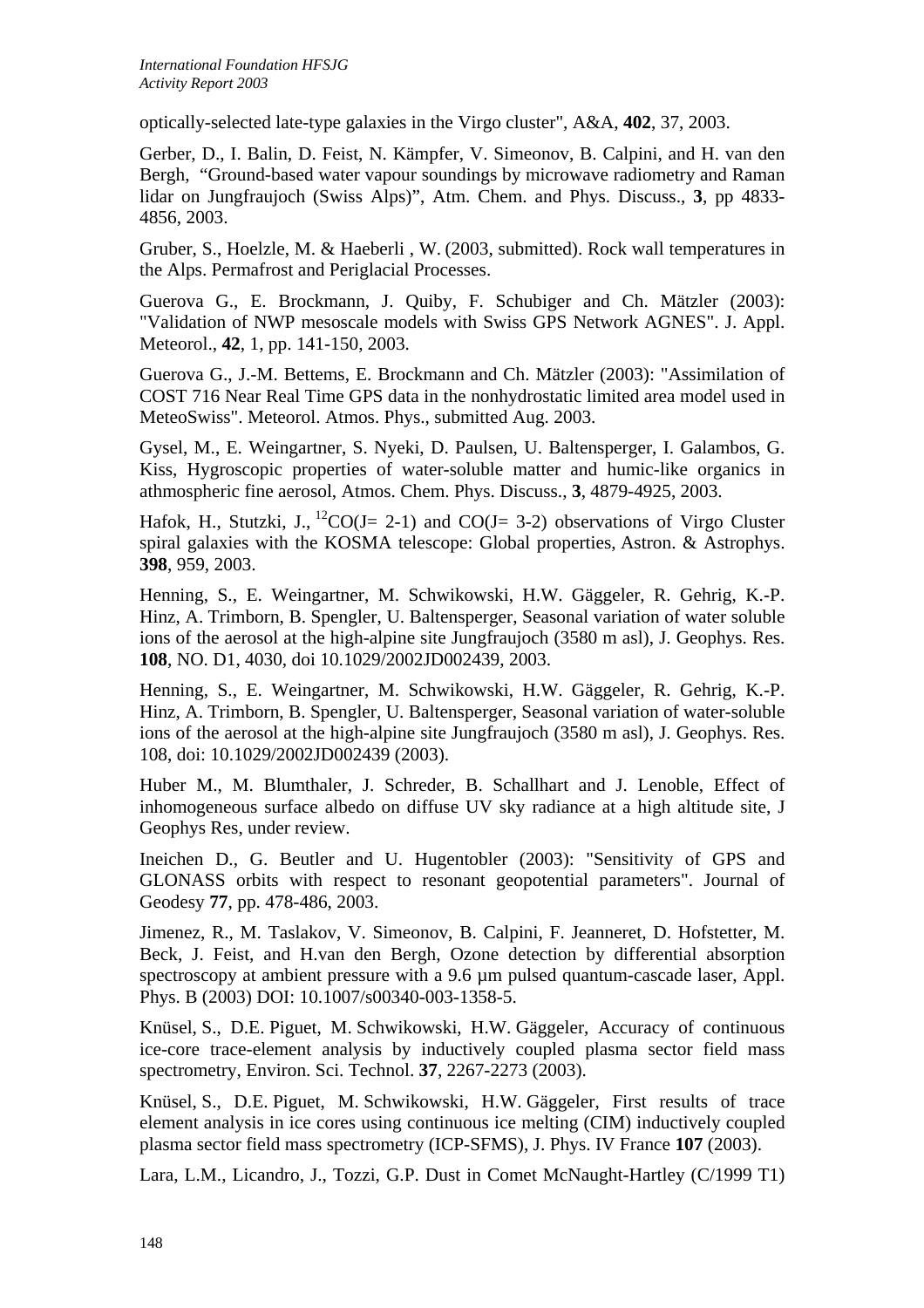from Jan 25 to Feb. 04, 2001: IR and Optical Imaging A&A, **404**, 373, 2003.

Levin, I., B. Kromer, M. Schmidt and H. Sartorius, 2003. A novel approach for independent budgeting of fossil fuel  $CO<sub>2</sub>$  over Europe by  $^{14}CO<sub>2</sub>$  observations. Geophys. Res. Lett. **30**(23), 2194, doi. 10.1029/2003GL018477.

Levin, I., B. Kromer, M. Schmidt, and H. Sartorius, A novel approach for independent budgeting of fossil fuel CO2 over Europe by 14CO2 observations, Geophys. Res. Lett. **30** (23), 2194, 2003.

Lüthi, Th., A. Magun and M. Miller, "First observation of a solar X-class flare in the submillimeter range with KOSMA", Astron. & Astrophys., in press 2003.

Marty, C., R. Philipona, J. Delamere, E.G. Dutton, J. Michalsky, K. Stamnes, T. Stoffel, S.A. Clough and E.J. Mlawer, Downward longwave irradiance uncertainty under arctic atmospheres – measurements and modelling, J. Geophys. Res. **108**(D12), 4358, doi:10.1029/2002JD002937, 2003.

Nessler, R., N. Bukowiecki, S. Henning, E. Weingartner, B. Calpini, U. Baltensperger, Simultaneous dry and ambient measurements of aerosol size distributions at the Jungfraujoch, Tellus **55**B, 808-819 (2003).

Newman, P.A., N. R. P. Harris, A. Adriani, G. Amanatidis, J. Anderson, G. Braathen, W. Brune, K. Carslaw, M. Craig, P. DeCola, M. Guirlet, S. Hipskind, M. Kurylo, H. Küllmann, N. Larsen, G. Mégie, J.-P. Pommereau, L. Poole, M. Schoeberl, F. Stroh, B. Toon, C. Trepte, and M. Van Roozendael, An overview of the SOLVE-THESEO 2000 campaign, J. Geophys. Res. **107**, doi:10.1029/2001JD001303, 2002.

Richichi, A.; Calamai, "Infrared high angular resolution measurements of stellar sources. VI. Accurate angular diameters of X Cnc, U Ori and Eta Gem." A&A **399**, 275, 003.

Rinsland, C. P., A. Goldman, T. M. Stephen, L. S. Chiou, E. Mahieu, and R. Zander, SF6 ground-based infrared solar absorption measurements : long-term trend, pollution events, and a search for  $SF_5CF_3$  absorption, J. Quant. Spectrosc. Radiat. Transfer **78**, 41-53, 2003.

Rinsland, C. P., D. K. Weisenstein, M. K. W. Ko, C. J. Scott, L. S. Chiou, E. Mahieu, R. Zander, and P. Demoulin, Post Mount Pinatubo eruption ground-based stratospheric column measurements of  $HNO<sub>3</sub>$ , NO, and NO<sub>2</sub> and their comparison with model calculation, J. Geophys. Res. **108**(D15), 4437, ACL1, doi:10.1029/2002JD002965, 2003.

Rinsland, C. P., E. Mahieu, R. Zander, N. B. Jones, M. P. Chipperfield, A. Goldman, J. Anderson, J. M. Russell III, P. Demoulin, J. Notholt, G. C. Toon, J.-F. Blavier, B. Sen, R. Sussmann, S. W. Wood, A. Meier, D. W. T. Griffith, L. S. Chiou, F. J. Murcray, T. M. Stephen, F. Hase, S. Mikuteit, A. Schulz, and T. Blumenstock, Longterm trends of inorganic chlorine from ground-based infrared solar spectra: Past increases and evidence for stabilization, J. Geophys. Res., **108**(D8), 4252, ACH10, doi:10.1029/2002JD003001, 2003.

Schneider, N., Simon, R., Kramer, C., Kraemer, K., Stutzki, J., Mookerjea, B., A multiwavelength study of the S 106 region. II. Characteristics of the photon dominated region, Astron. & Astrophys. **406**, 915, 2003.

Stohl, A., P. Bonasoni, P. Cristofanelli, W. Collins, J. Feichter, A. Frank, C. Forster, E. Gerasopoulos, H. Gäggeler, P. James, T. Kentarchos, H. Kromp-Kolb, B. Krüger,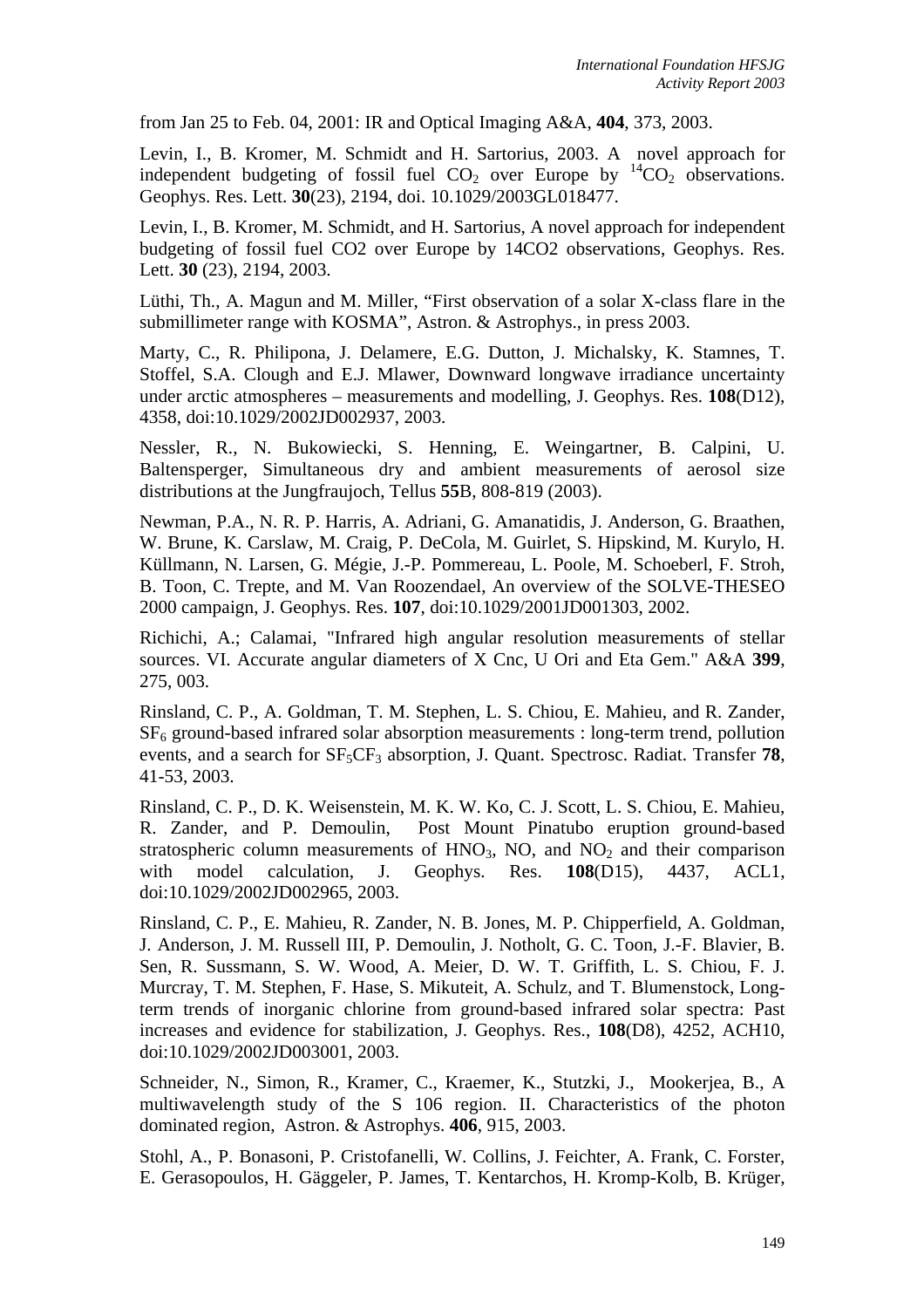C. Land, J. Meloen, A. Papayannis, A. Priller, P. Seibert, M. Sprenger, G. J. Roelofs, H. E. Scheel, C. Schnabel, P. Siegmund, L. Tobler, T. Trickl, H. Wernli, V. Wirth, P. Zanis, C. Zerefos, Stratosphere-troposphere exchange: A review, and what we have learned from STACCATO, J. Geophys. Res. **108**, NO. D12, 8516, doi 10.1029/2002JD002490 (2003).

Troller M., B. Bürki, M. Cocard, A. Geiger and H.-G. Kahle (2002): "3-D refractivity field from GPS double difference tomography". Geophys. Res. Lett. **29**(24), 2149, doi:10.1029/2002GL015982, 2003.

Van der Marel H., E. Brockmann, S. de Haan, J. Dousa, J. Johansson, G. Gendt, O. Kristiansen, D. Offiler, R. Pacione, A. Rius and F. Vespe (2003): "COST-716 Near Real-Time Demonstration Project". Jap. Meteor. Soc. J., submitted March, 2003.

Weingartner, E., H. Saathoff, M. Schnaiter, N. Streit, B. Bitnar, U. Baltensperger, Absorption of light by soot particles: determination of the absorption coefficient by means of aethalometers, J. Aerosol Sci., 34, 1445-1463, 2003.

Whalley, L. K., A.C. Lewis, J.B. McQuaid, R.M. Purvis, J.D. Lee, K. Stemmler, C. Zellweger, and P. Ridgeon, Two High-speed, Portable GC Systems Designed for the Measurement of Non-methane Hydrocarbons and PAN: Results from the Jungfraujoch High Altitude Observatory, accepted Journal of Environmental Monitoring, 2003.

Zanis, P., E. Gerasopoulos, A. Priller, C. Schnabel, A. Stohl, C. Zerefos, H.W. Gäggeler, L. Tobler, P.W. Kubik, H. J. Kanter, H. E. Scheel, J. Luterbacher, M. Berger, An estimate of the impact of stratosphere-to-troposphere transport (STT) on the lower free tropospheric ozone over the Alps using Be-10 and Be-7 measurements, J. Geophys. Res. **108**, NO. D12, 8520, doi 10.1029/2002JD002604 (2003).

Zanis, P., P.S. Monks, T.J. Green, E. Schüpbach, L.J. Carpenter, G.P. Mills, A.R. Rickard, N. Brough, and S.A. Penkett, Seasonal variation of peroxy radicals in the lower free troposphere based on observations from the FREE Tropospheric EXperiments in the Swiss Alps, Geophys. Res. Lett. **30** (10), 1497, 2003.

Zanis, P., T. Trickl, A. Stohl, H.Wernli, O. Cooper, C. Zerefos, H. Gäggeler, C. Schnabel, L. Tobler, P.W. Kubik, A. Priller, H. E. Scheel, H.J. Kanter, P. Cristofanelli, C. Forster, P. James, E. Gerasopoulos, A. Delcloo, A. Papayannis, H. Claude, Forecast, observation and modelling of a deep stratospheric intrusion event over Europe, Atmos. Chem. Phys. **3,** 763 (2003).

Zellweger, C., J. Forrer, P. Hofer, S. Nyeki, B. Schwarzenbach, E. Weingartner, M. Ammann, U. Baltensperger, Partitioning of reactive nitrogen (NOy) and dependence on meteorological conditions in the lower free troposphere, Atmos. Chem. Phys. **3**, 779-796 (2003).

### **Conference presentations / Posters**

Baffa, C "The Fasti Project" 2003, IV Convengo Nazionale di Astronomia Infrarossa, Perugia, Dicembre 2001. MemSait **74**, 165

Balin, I., M. Parlange, C. Higgins, R. Nessler, B. Calpini, V. Simeonov, H. van den Bergh, The atmospheric boundary layer at the Aletsch glacier (3600 m - Switzerland), Proc. AGU Fall Meeting, San Francisco, Eos Trans. AGU, **84**(46), H22B-0931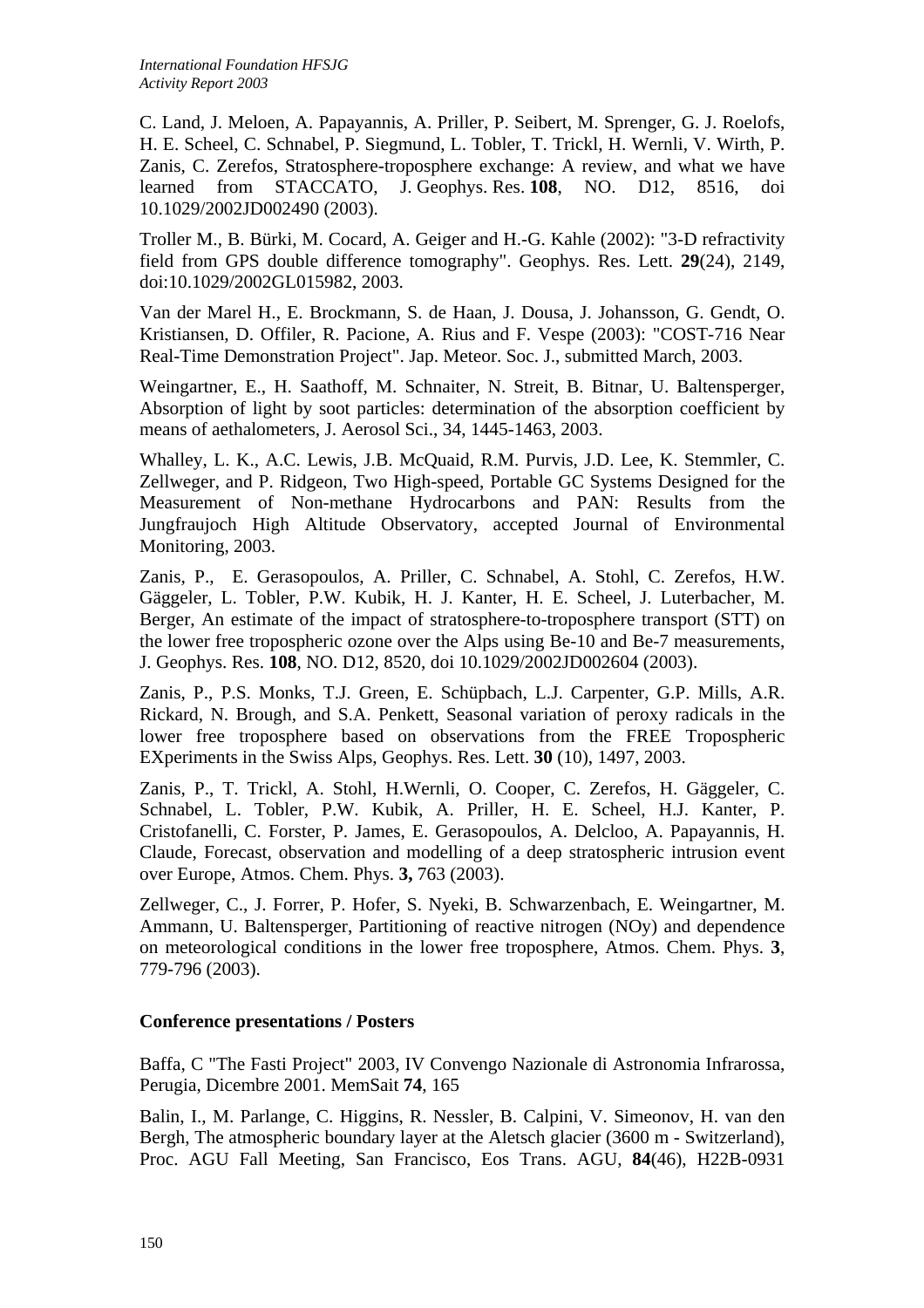(2003).

Baltensperger, U., The Global Atmosphere Watch Aerosol Programme, EGS-AGU-EUG Joint Assembly, Nice France, April 6-11, 2003.

Barrie, L.A., U. Baltensperger, The Global Atmosphere Watch (GAW) Programme, HIMONTONET-Workshop, Borovetz, Bulgaria, June 30-July 4, 2003.

Blumthaler M., Measurements and trends of UV-radiation in Alpine environments. Arctic-Alpine Ecosystems and People in a Changing Environment. 23.02.-01.03.2003, Tromso, Norwegen, (invited talk, paper in preparation as book chapter).

Brockmann, E., D. Ineichen and M. Troller (2003): "Using interpolated zenith total delays from permanent GPS networks for improving the heights derived from local GPS campaigns". Paper presented at the EGS-AGU-EUG Joint Assembly, Nice, France, 6-11 April, 2003.

Brockmann, E., D. Ineichen, M. Kistler, U. Marti, A. Schlatter and D. Schneider (2003): "CH-CGN activities in Switzerland". In: Torres, J.A. and H. Hornik (Eds): Subcommission for the European Reference Frame (EUREF). EUREF Publication No. 12 (in prep.), 2003.

Brockmann, E., S. Grünig, D. Ineichen and U. Wild (2003): "Estimating zenith total delays from the Swiss permanent GPS network AGNES with time delays of 2 weeks up to 10 minutes". Paper presented at the EGS-AGU-EUG Joint Assembly, Nice, France, 6-11 April, 2003.

Bütikofer R., E. O. Flückiger, L. Desorgher, M.R. Moser, Y. Muraki, Y. Matsubara, T. Sako, H. Tsuchiya and T. Sakai, SONTEL - Measurements at Gornergrat and environmental radioactivity, Proc. 28th Int. Cosmic Ray Conf., Tsukuba, Japan, **7**, 4189, 2003.

Coe, H., J.D. Allen, M.R. Alfarra, P.I. Wiliams, K.N. Bower, G. McFiggans, M.W. Gallagher, T.W. Choularton, E. Weingartner, C.E. Corrigan, U. Baltensperger, In situ measurements of cloud-aerosol interactions at a mountain-top site in the Swiss Alps, Proc. European Aerosol Conference 2003, Madrid, Spain, J. Aerosol Sci., I, S161- S162 (2003).

Coe, H., J.D. Allen, M.R. Alfarra, P.I. Wiliams, K.N. Bower, M.W. Gallagher, T.W. Choularton, E. Weingartner, C.E. Corrigan, U. Baltensperger, Measurmeents of aerosol-cloud interactions, including on-line particle chemical composition, at the Jungfraujoch Global Atmosphere Watch station, EGS-AGU-EUG Joint Assembly, Nice France, April 6-11, 2003.

Collaud Coen, M., E. Weingartner, U. Baltensperger, R. Gehrig, Sahara dust events at the Jungfraujoch: A precise determination of events calculated by wavelength dependence of the single scattering albedo, Proc. European Aerosol Conference 2003, Madrid, Spain, J. Aerosol Sci., II, S971-S972 (2003).

Corcione, L.; Busso, M.; Porcu, F.; Ferrari-Toniolo, M.; Persi, P. "Control system architecture for mid-infrared cameras: from TIRCAM2 to IRAIT" 2003, IV Convengo Nazionale di Astronomia Infrarossa, Perugia, Dicembre 2001. MemSait **74**, 57.

Corrigan, C.E., E. Weingartner, Z. Qian, U. Baltensperger, Scavenging of black carbon by cloud droplets, Proc. European Aerosol Conference 2003, Madrid, Spain, J. Aerosol Sci. I, S83-S84 (2003).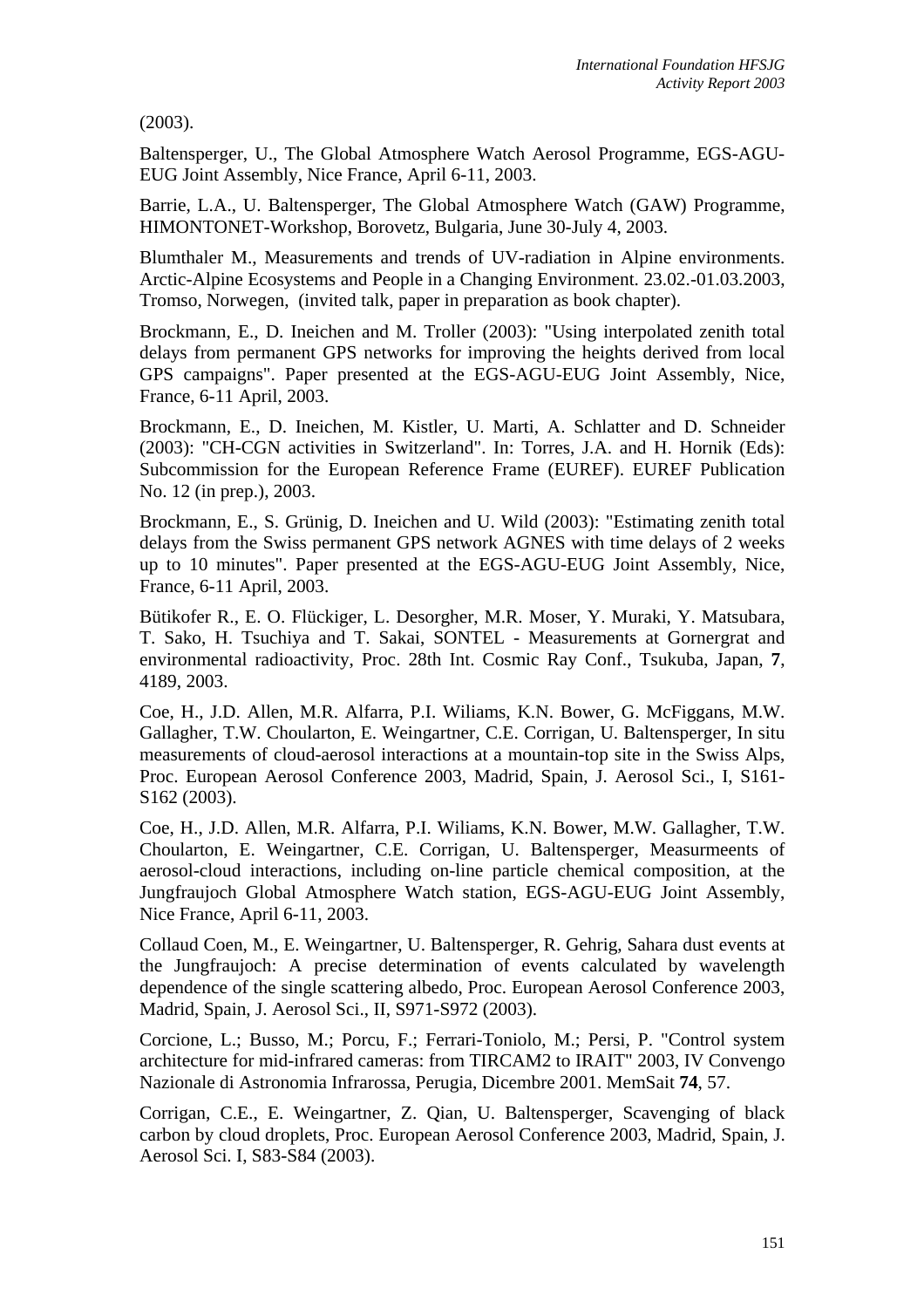Corti, G.; Risso, S.; Busso, M.; Silvestro, G.; Corcione, L. "Infrared investigation from earth and space on the evolutionary state of a sample of LPV" 2003, IV Convengo Nazionale di Astronomia Infrarossa, Perugia, Dicembre 2001. MemSait **74**, 205.

De Mazière, M., B. Barret, T. Coosemans, F. Hendrick, J.C. Lambert, V. Soebijanta, M. Van Roozendael, Validation of MIPAS operational level 2 products using groundbased network data, oral presentation at ASSFTS11, October 8-10, 2003, Bad Wildbad, Germany.

De Mazière, M., T. Coosemans, B. Barret, T. Blumenstock, A. Griesfeller, P. Demoulin, H. Fast, D. Griffith, N. Jones, E. Mahieu, J. Mellqvist, R. L. Mittermeier, J. Notholt, C. Rinsland, A. Schulz, D. Smale, A. Strandberg, R. Sussmann, S. Wood, M. Buchwitz, Validation of ENVISAT-1 Level-2 Products Related to Lower Atmosphere  $O_3$  and  $NO_v$  Chemistry by a FTIR Quasi-global Network, in the Proceedings of Envisat Validation Workshop, Frascati, Italy, 9-13 December 2002, ESA SP-531, 2003.

De Mazière, M., T. Coosemans, B. Barret, T. Blumenstock, P. Demoulin, H. Fast, D. Griffith, N. Jones, E. Mahieu, J. Mellqvist, R. Mittermeier, J. Notholt, C. Rinsland, A. Schulz, D. Smale, A. Strandberg, R. Sussmann, S. Wood, and M. Buchwitz, Validation of ENVISAT-1 level-2 products related to lower atmosphere O3 and NOy chemistry by an FTIR quasi-global network, in Proc. First ENVISAT Validation Workshop, ESA/ESRIN, Italy, 9-13 Dec. 2002, ESA SP-531, 2003.

Duchatelet, P., E. Mahieu, R. Zander, P. Demoulin, B. Barret, and C. P. Rinsland; Updating the Jungfraujoch database: current status, in Proceedings of the "Sixth European Symposium on Stratospheric Ozone", Göteborg, Sweden, September 2-6, 2002, EUR 20650, ISBN 92-894-5484-9, pp. 136-139, 2003.

Flückiger, E.O., ATPROMO and the High Altitude Research Station Jungfraujoch, 1<sup>st</sup> ATPROMO meeting (Atmosphere Parameters and Radiation On Mountain Observatories), 7-8 May 2003, Area di Ricerca Roma - Tor Vergata, Italia.

Flückiger, E.O., Cosmic Ray Absolute Flux and Variation Measurements, Invited Presentation, HIMONTONET European Workshop, 28 June - 3 July 2003, Borovetz, Bulgaria.

Flückiger, E.O., The High Altitude Research Stations Jungfraujoch and Gornergrat, invited paper presented at the Workshop "High Mountain Observatories and the Challenges of the 21st Century", Borovetz, Bulgaria, 28. Juni - 3. Juli 2003; in Observatoire de Montagne de Moussala OM2, fasc. 9, 2003.

Flückiger, E.O., R. Bütikofer, L. Desorgher, and M.R. Moser, Solar neutron observations at Jungfraujoch and Gornergrat, Invited Paper, Workshop on "Cosmic Rays and Dark Matter", Solar-Terrestrial Environment Laboratory, Nagoya University, Nagoya, Japan, to be published, 2003.

Gavazzi G., "Estimating the mass of local galaxies from the NIR luminosity" Proc. conf. "The mass of galaxies at Low and high redshift", A. Renzini ed. 2003, Proceedings of the ESO Workshop held in Venice, Italy, 24-26 October 2001, p. 39.

Graf, U. U., Heyminck, S., Michael, E. A., Stanko, S., Honingh, C. E., Jacobs, K., Schieder, R. T., Stutzki, J., Vowinkel, B., SMART: The KOSMA Sub-Millimeter Array Receiver for Two frequencies, SPIE, **4855**, 322, 2003.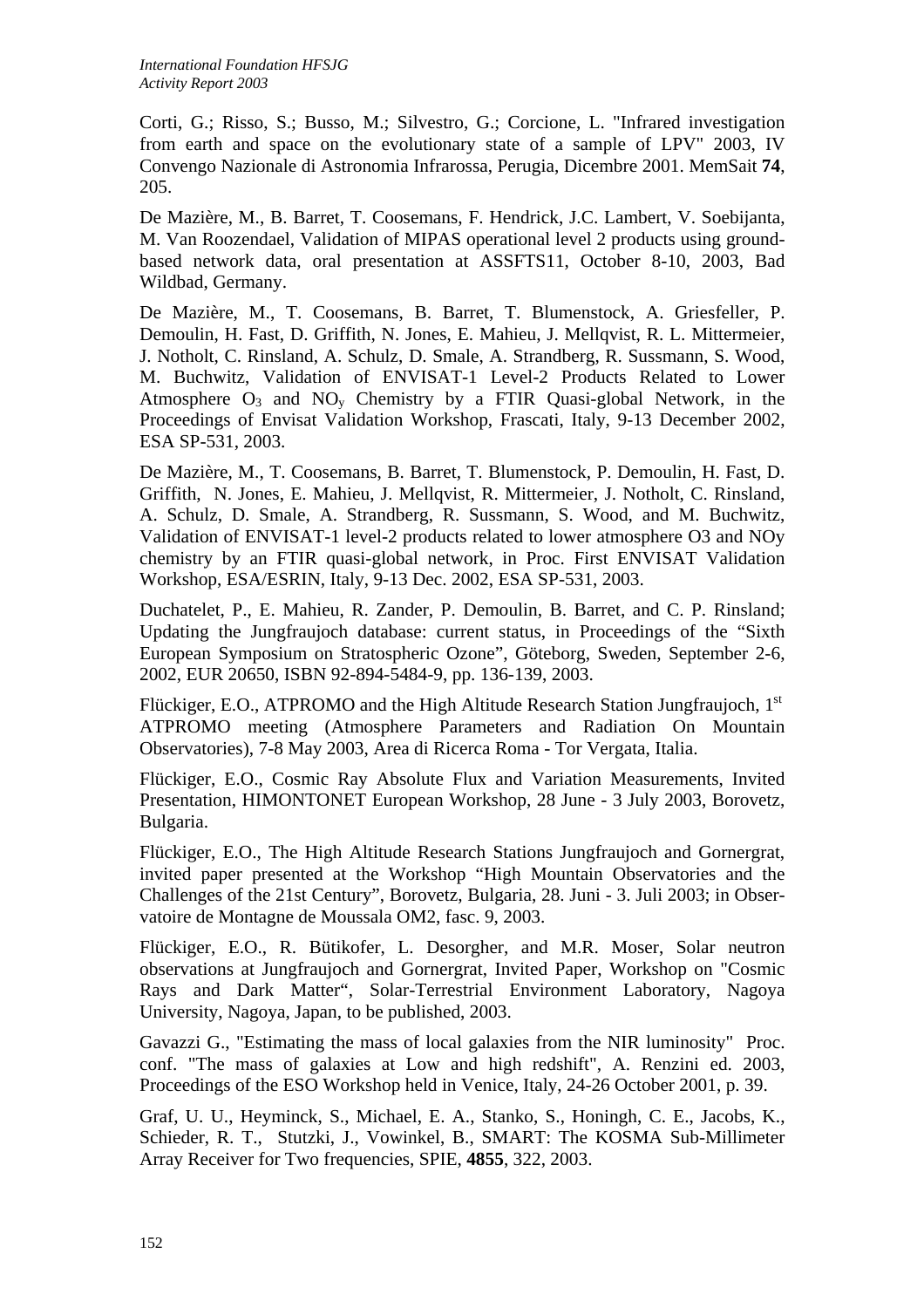Gruber, S., Haeberli, W. and Noetzli, J. (2002) The Thermal Regime of Steep Alpine Rock Faces. AGU Fall Meeting, San Francisco, 2003.

Gruber, S., Peter, M., Hoelzle, M., Woddhatch, I. & Haeberli, W. (2003) Surface temperatures in steep Alpine rock faces.

Gruber, S., Peter, M., Hoelzle, M., Woddhatch, I. & Haeberli, W. (2003) Surface temperatures in steep Alpine rock faces - a strategy for regional-scale measurement and modelling. In: Proceedings of the 8th International Conference on Permafrost 2003, Zurich, Switzerland.

Gruber, S.; Hoelzle, M.; Haeberli, W. (2003) Distributed process-based models of mountain permafrost: the importance of accurate spatial input and calibration data. EGS-AGU-EUG Joint Assembly. Nice, France, 06 - 11 April 2003.

Guerova, G., J.-M. Bettems, E. Brockmann and Ch. Mätzler (2003): "Assessment of the impact of GPS data assimilation on the performance of the NWP model of MeteoSwiss: Case studies". International Workshop on GPS Meteorology, Tsukuba, Japan, 14-17 January, 2003.

Henning, S., S. Bojinski, K. Diehl, S. Ghan, S. Nyeki, E. Weingartner, S. Wurzler, U. Baltensperger, Aerosol partitioning in mixed-phase clouds at the Jungfraujoch (3580 m asl), EGS-AGU-EUG Joint Assembly, Nice France, April 6-11, 2003.

Henning, S., S. Bojinski, K. Diehl, S. Ghan, S. Nyeki, E. Weingartner, S. Wurzler, U. Baltensperger, Investigation of mixed-phase clouds at the Jungfraujoch, Proc. European Aerosol Conference 2003, Madrid, Spain, J. Aerosol Sci., I, S79-S80 (2003).

Jakob, H., Simon, R., Kramer, C., Mookerjea, B., The Carbon content in the Galactic Cygnus X/DR21 star forming region, in "Proceedings of the 4th Cologne-Bonn-Zermatt-Symposium", ed. S. Pfalzner, C. Kramer, C. Straubmeier, and A. Heithausen (Springer Verlag), held September 22-26, 2003, in Zermatt, Switzerland, (in press).

Kramer, C., Jakob, H., Mookerjea, B., Schneider, N., Brüll, M., Simon, R., Stutzki, J., CII, CI, and CO in the massive star forming region W3 Main, in "Proceedings of the 4th Cologne-Bonn-Zermatt-Symposium", ed. S. Pfalzner, C. Kramer, C. Straubmeier, and A. Heithausen (Springer Verlag), held September 22-26, 2003, in Zermatt, Switzerland, (in press).

Lambert, J.-C., J. Granville, M. Allaart, T. Blumenstock, T. Coosemans, M. De Mazière, U. Friess, M. Gil, F. Goutail, D. V. Ionov, I. Kostadinov, E. Kyrö, A. Petritoli, A. Piters, A. Richter, H. K. Roscoe, H. Schets, J. D. Shanklin, V. T. Soebijanta, T. Suortti, M. Van Roozendael, C. Varotsos, and T. Wagner, Groundbased comparisons of early SCIAMACHY O3 and NO2 columns, in Proc. ENVISAT Validation Workshop, Frascati, 9-13 Dec. 2002, ESA SP-531, 2003.

Lambert, J.-C., V. Soebijanta, Y. Orsolini, S. B. Andersen, A. Bui Van, J. P. Burrows, Y. Calisesi, C. Cambridge, H. Claude, M.-R. De Backer-Barilly, J. de La Noë, M. De Mazière, V. Dorokhov, A. Fahre Vik, S. Godin-Beekmann, F. Goutail, G. H. Hansen, G. Hochschild, B. A. Høiskar, P. V. Johnston, N. Kämpfer, K. Kreher, E. Kyrö, J. Leveau, J. Mäder, G. Milinevski, J-P. Pommereau, P. Quinn, U. Raffalski, A. Richter, H. K. Roscoe, J. D. Shanklin, J. Staehelin, K. Stebel, R. Stubi, T. Suortti, K. K. Tørnkvist, M. Van Roozendael, G. Vaughan, and Folkart Wittrock, Coordinated Ground-based Validation of ENVISAT Atmospheric Chemistry with NDSC Network Data: Commissioning phase Report, in Proc. First ENVISAT Validation Workshop,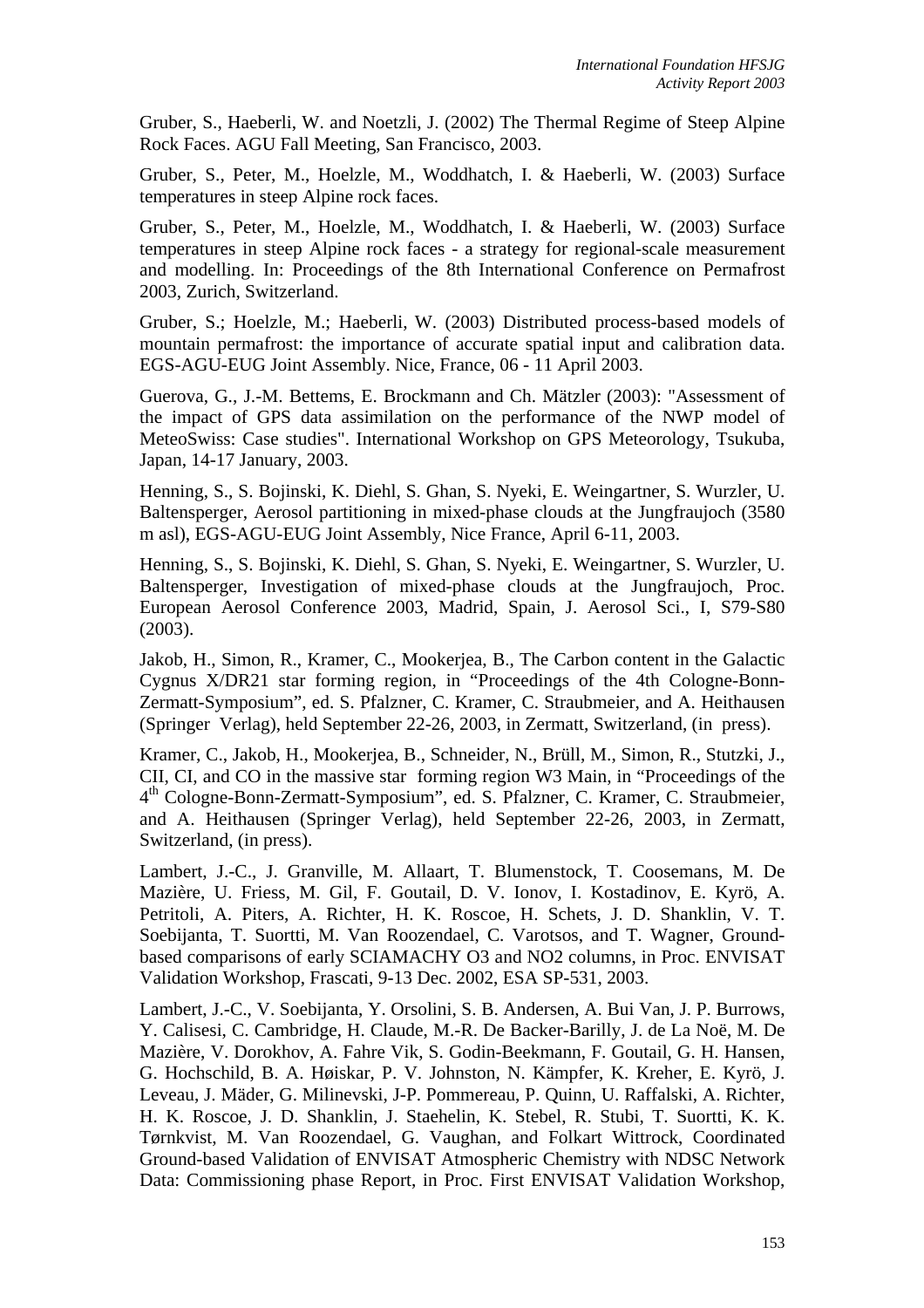ESA/ESRIN, Italy, 9-13 Dec. 2002, ESA SP-531, 2003.

Lüthi, Th., A. Murk , A. Magun , A. Lüdi , V. Vasic, "A Multibeam Instrument for Solar Flare Observations at Millimeter Wavelengths - Quasioptical Design and First Antenna Pattern Measurements", 28th International Conference on Infrared and Millimeter Waves, ed.: N. Hiromoto, Japan, pp.: 219-220, 2003.

Mahieu, E., C. P. Rinsland, R. Zander, P. Duchatelet, C. Servais, and M. De Mazière, Tropospheric and stratospheric carbonyl sulfide (OCS): long-term trends and seasonal cycles above the Jungfraujoch station, in Proceedings of the "Sixth European Symposium on Stratospheric Ozone", Göteborg, Sweden, September 2-6, 2002, EUR 20650, ISBN 92-894-5484-9, pp. 309-312, 2003.

Mannucci, F. "Twenty year of TIRGO telescope" IV Convengo Nazionale di Astronomia Infrarossa, Perugia, Dicembre 2001, 2003, Mem. SAIt, **74**, 101

Marti, U., A. Schlatter and E. Brockmann (2003): "Analysis of vertical movements in Switzerland". Paper presented at the EGS-AGU-EUG Joint Assembly, Nice, France, 6-11 April, 2003.

Miller, M., Graf, U. U., Kinzel, R., Kramer, C., Lettau, M., Stenvers, K., Stutzki, J., Photogrammetric surface measurement of the KOSMA 3m-Telescope, SPIE, **4855**, 594, 2003.

Moser, M. R., E. O. Flückiger, R. Bütikofer, L. Desorgher, Y. Muraki, Y. Matsubara, T. Sako, H. Tsuchiya and T. Sakai, GEANT applications for the interpretation of ground-based solar neutron observations, Proc. 28th Int. Cosmic Ray Conf., Tsukuba, Japan, **6**, 3215, 2003.

Moser, M. R., E. O. Flückiger, R. Bütikofer, L. Desorgher, Y. Muraki, Y. Matsubara, T. Sako, H. Tsuchiya and T. Sakai, The Solar Neutron Telescope at Gornergrat, Geophysical Research Abstracts, **5**, 09144, 2003.

Moser, M.R., L. Desorgher, and E.O. Flückiger, Solar Neutron Telescope at Gornergrat: Monte Carlo Simulation of Detector Properties, Annual Meeting of the Swiss Physical Society, Basel, 20-21 March, 2003.

Nessler, R., N. Bukowiecki, S. Henning, E. Weingartner, B. Calpini, U. Baltensperger, Dry and ambient measurements of aerosol properties at the Jungfraujoch high alpine research station, 22nd Annual Conference of the American Association of Aerosol Research, Anaheim CA, USA, October 20-24, 2003.

Nessler, R., N. Bukowiecki, S. Henning, E. Weingartner, V. Simeonov, U. Baltensperger, Dry and ambient measurements of aerosol properties at the Jungfraujoch high alpine research station, Proc. European Aerosol Conference 2003, Madrid, Spain, J. Aerosol Sci., I, S151-S152 (2003).

Nyeki, S., L. Vuilleumier, A. Heimo, N. Kämpfer, C. Mätzler, A. Vernez and P. Viatte, Column water vapour using a PFR radiometer at a high-alpine site. 2003 EGS-AGU-EUG Joint Assembly. Geophysical Research Abstracts, **5**, 08726.

Papayanis, A., Tsaknakis, D. Balis, A. Chaikovski, F. de Tomasi, I. Mattis, V. Mitev, G. Pappalardo, J. Pelon, C. Perez, S. Puchalski, V. Rizi, L. Sauvage, V. Simeonov, N. Spinelli, T. Trickl, G. Waughan, M. Weininger, V. Matthias, A. Haagard, M. Alpers and A. Castanho, Three years of observations of Saharan dust outbreaks over Europe monitored by a coordinated LIDAR network in the frame of the EARLINET project, Sixt International symposium on tropospheric profiling-Needs and Technologies,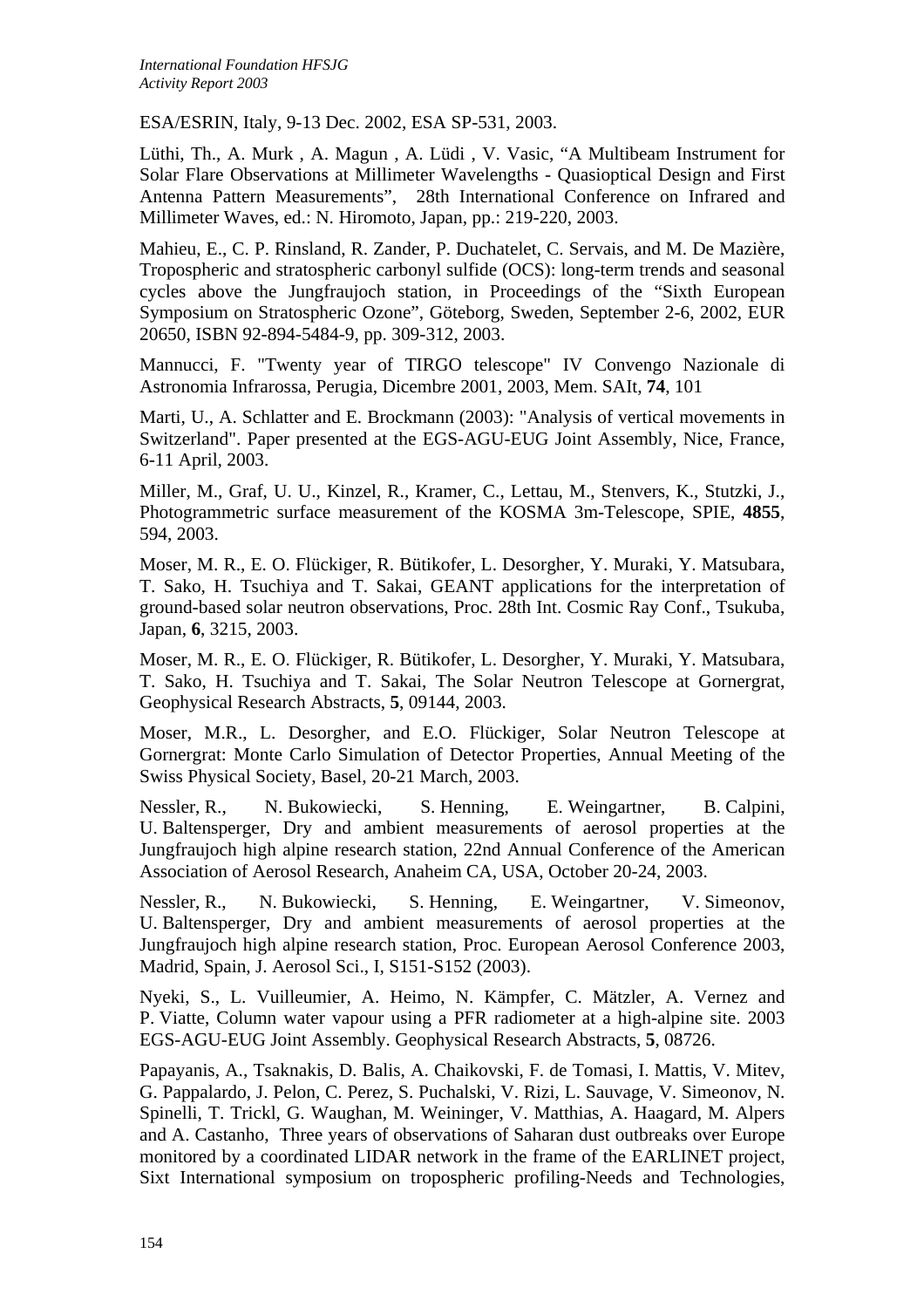September 14-20, 2003 Leipzig, Germany, p. 225.

Philipona, R., B. Dürr, C. Marty, A. Ohmura and M. Wild, Radiative forcing – measured at Earth's surface - corroborate the increasing greenhouse effect. Poster at American Geophysical Union (AGU) Fall Meeting, San Francisco, USA, 8 – 12 Dec. 2003.

Philipona, R., Strahlungsmessungen in den Alpen bestätigen die Zunahme des Treibhauseffektes. Schweizerische Gesellschaft für Meteorologie, Jahresversammlung, Fribourg, Switzerland, 8. Okt. 2003.

Philipona, R., Surface radiation measurements in the Alps reveal the increase of the greenhouse effect, XXIII General Assembly of the International Union of Geodesy and Geophysics (IUGG), Sapporo, Japan, 30 Jun. – 11 Jul. 2003.

Philipona, R., Untersuchung des Treibhauseffektes in Bezug auf Klimaveränderungen, Antrittsvorlesung an der ETH-Zürich, Switzerland, 23 Jan. 2003.

Schneider, D., E. Brockmann, D. Ineichen, S. Grünig, A. Wiget and U.Wild (2003): "Applications of GPS meteorology using the Swiss permanent GPS network AGNES". Paper presented at the IUGG in Sapporo, Japan, June 30 - July 11, 2003.

Schüpbach, E., E. Flückiger, and N. Güdel, Jungfraujoch: science, tourism and UNESCO world heritage, Exkursionsführer 54. Deutscher Geographentag Bern 2003, Geographica Bernensia, Geographisches Institut der Universität Bern, 2003.

Troller, M., A. Geiger, B. Bürki, E. Brockmann and H.-G. Kahle (2003): "Use of satellite navigation systems for determination of 4-dimensional atmospheric refractivity field". Paper presented at the IAIN World Congress in Berlin, October 2003.

Troller, M., A. Geiger, E. Brockmann, B. Bürki and H.-G. Kahle (2003): "GPS Tomography on a Permanent Network in the Mountainous Region of Switzerland". Paper presented at the EGS-AGU-EUG Joint Assembly, Nice, France, 6-11 April, 2003.

Troller, M., E. Brockmann and A. Geiger (2003): "Estimation of Spatial and Temporal Path Delays Based on the Permanent GPS Network in Switzerland". Paper presented at the EGS-AGU-EUG Joint Assembly, Nice, France, 6-11 April, 2003.

Van der Walt, D.J., Nyambuya, G., Kramer, C., Holleran, M., Butner, H., High mass stars associated with lower mass molecular clouds, in "Proceedings of the 4<sup>th</sup> Cologne-Bonn-Zermatt-Symposium", ed. S. Pfalzner, C. Kramer, C. Straubmeier, and A. Heithausen (Springer Verlag), held September 22-26, 2003, in Zermatt, Switzerland, (in press).

Vogel, B., E. Brockmann, P. Kummer, U. Marti, D. Schneider, A. Schlatter, A. Wiget, U. Wild and W. Gurtner (2003): "National Report of Switzerland: New Developments in Swiss National Geodetic Surveying". In: Torres, J.A. and H. Hornik (Eds): Subcommission for the European Reference Frame (EUREF). EUREF Publication No. 12 (in prep.), 2003.

Vollath, U., E. Brockmann and X. Chen (2003): "Troposphere: Signal or noise?". Paper presented at the ION in Salt Lake City, 2003.

Vuilleumier, L., A. Heimo, A. Lehmann, A. Vernez and P. Viatte, UV erythemal measurements by the Swiss Atmospheric Radiation Monitoring program. 2003 EGS-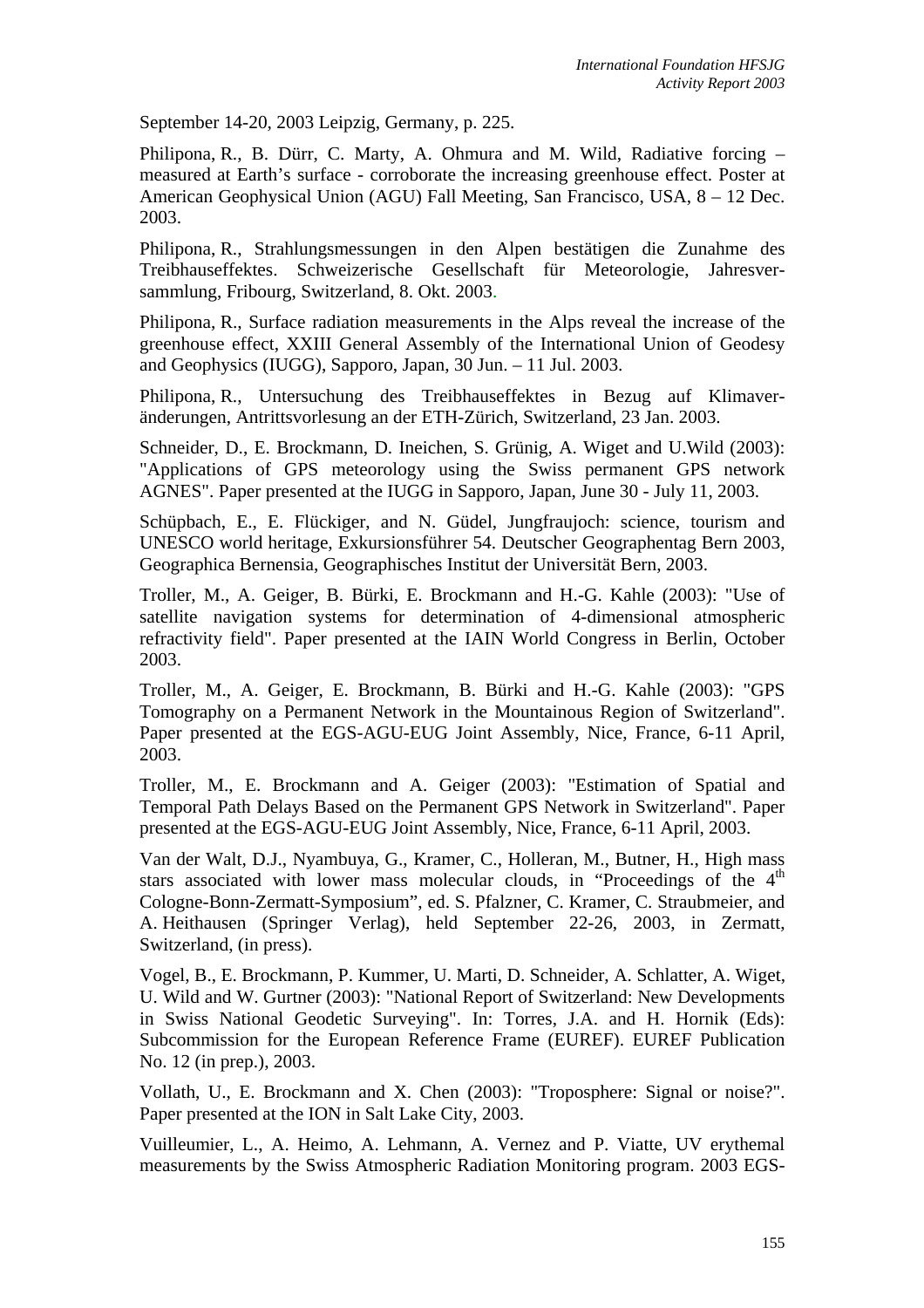AGU-EUG Joint Assembly. Geophysical Research Abstracts, **5**, 10950.

Weingartner, E., M. Gysel, C.E. Corrigan, U. Baltensperger, Hygroscopic growth of aerosol particles at the high alpine site Jungfraujoch (3580 m asl), Proc. European Aerosol Conference 2003, Madrid, Spain, J. Aerosol Sci., I, S11-S12 (2003).

Wild, M., G. Guerova, J. Morland, Ch. Mätzler and E. Brockman (2003): "Water Vapor Over the Alps: GCM simulations versus GPS Observations". Paper on Climate change; joint projects P2.1 and P2.4, 2003.

# **Edited books**

Blumthaler, M. and A. Webb, UVR climatology, in "UV effects in Aquatic Organisms and Ecosystems", Ed. E. W. Hekbling and H. Zagarese, Comprehensive Series in Photochemistry and Photobiology – Volume 1, Chapter 2, The Royal Society of Photochemistry, Cambridge, UK, ISBN 0-85404-301-2, 21-58, 2003.

De Mazière, M., and B. Barret, Retrieval of tropospheric information from groundbased FTIR observations, supported by synergistic exploitation of various groundbased and space-borne measurement techniques and data, in P. Borrell, P.M. Borrell, J.P. Burrows and U. Platt, Sounding the troposphere from space: a new era for atmospheric chemistry (TROPOSAT: EUROTRAC-2 Subproject Final Report), Springer, 315-326, 2003.

Kerr, J.B., G. Seckmeyer, A. Bais, G. Bernhard, M. Blumthaler, S. Diaz, N. Krotkov, D. Lubin, R. McKenzie, A. Sabziparvar and J. Verdebout, Surface Ultraviolet Radiation: Past and Future, in " Scientific Assessment of Ozone Depletion: 2002", WMO Report No 47, Chapter 5, World Meteorological Organisation, Geneva, Switzerland, 2003.

Noone, K., U. Baltensperger, A. Flossmann, S. Fuzzi, H. Hass, E. Nemitz, J.P. Putaud, H. Puxbaum, U. Schurath, K. Torseth, H. ten Brink, Chapter 5: Tropospheric Aerosols and Clouds, Towards Cleaner Air for Europe - Science, Tools and Applications; Part 1: Results from the EUROTRAC-2 Synthesis and Integration Project, Margraf Publishers, ISBN 3-8236-1390-1,157-194 (2003).

Valks, P.J.M., A.J.M. Piters, J.-C. Lambert, C. Zehner, and H. Kelder, A Fast Delivery System for the retrieval of near-real time ozone columns from GOME data, International Journal of Remote Sensing, Vol. 24, pp. 423-436, 2003.

Van Roozendael, M., C. Fayt, C. Hermans, and J.-C. Lambert, Retrieval of tropospheric BrO and NO2 from UV-visible Observations, in P. Borrell, P.M. Borrell, J.P. Burrows and U. Platt, Sounding the troposphere from space: a new era for atmospheric chemistry (TROPOSAT: EUROTRAC-2 Subproject Final Report), Springer, 67-71, 2003.

Wengraitis, S., M. Blumthaler, J-P Cesarini, E. Chaney, P. Koepke, S. Madronich, J. Schwanda, D. Sliney, F. Urbach, A. Webb and U. Wester, Spectral weighting of solar ultraviolet radiation, Commission International de l'eclairage Technical Report 151:2003, ISBN 3-901-906-20-7, 1-30, 2003.

## **Theses**

Barret, B., Inversion et caractérisation de profils de constituants atmosphériques à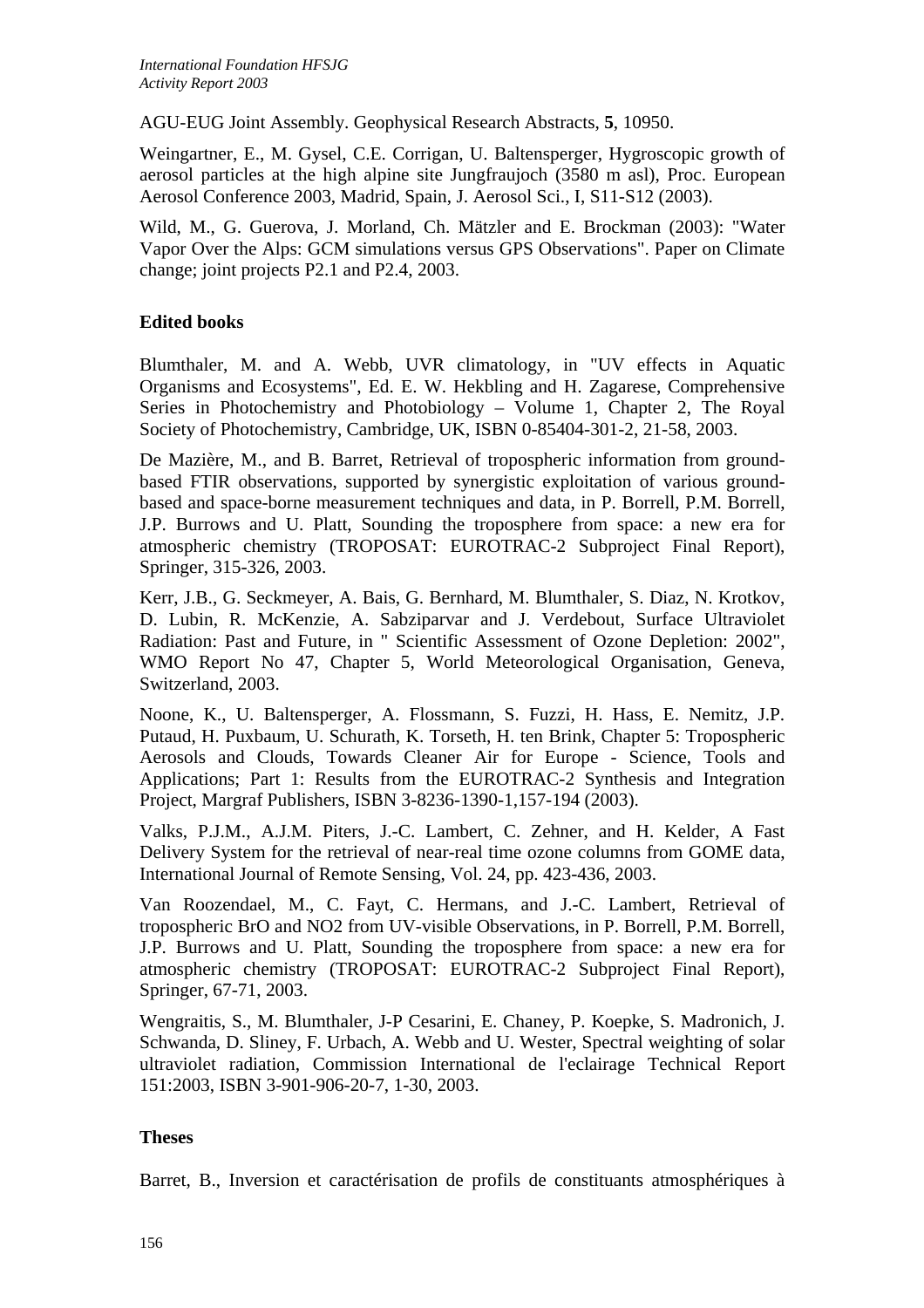partir de mesures FTIR sol, Thèse soutenue a l'Université Libre de Bruxelles, le 19 septembre 2003 (Promoteur: P.C. Simon, Co-promoteur: M. De Mazière) - grade obtenu: Docteur en Sciences.

Guerova G. "Application of GPS derived water vapour for numerical weather prediction in Switzerland", PhD thesis, University of Berne, 2003.

Gysel, M., Hygroscopic properties of aerosols. Investigations of particles from jet engines and the remote troposphere, Ph.D. Thesis, No. 15245, ETH Zürich, 2003.

Peter, M., Untersuchung von Felstemperaturen im alpinen Permafrost, MSc Thesis, Universität Zürich, 2003.

Purvis, R.M., Transport and distribution of non methane hydrocarbons in the free troposphere over Europe, (FREETEX 2001 and 2002), PhD Thesis, University of Leeds, 2003

Schreder, J., Messung der räumlich verteilten solaren UV-Strahlung in Europa, PhD Thesis, University Innsbruck, 2003.

Steiner U., Variation of lung function during short and long term stay at an altitude of 3454 m. MD Thesis, Universität Munich, 2003.

#### **Data publications and reports**

Cosmic Rays, Spatium No. 11, Association Pro ISSI, International Space Science Institute, November 2003.

Data of the 18IGY-Neutron Monitor Jungfraujoch, 01.01.-30.06.2003.

Data of the 18IGY-Neutron Monitor Jungfraujoch, 01.07.-31.12.2003.

Data of the 3NM64 Neutron Monitor Jungfraujoch, 01.01.-30.06.2003.

Data of the 3NM64 Neutron Monitor Jungfraujoch, 01.07.-31.12.2003.

Institute of Applied Physics, University of Bern, Annual Report 1.7.2002-30.6.2003.

Laboratoire de Physique Solaire et Atmosphérique – Groupe Infrarouge de Physique Atmosphérique et Solaire, Description – Recherche – Prospective, submitted to the Geophysics/Geodesy and Astronomy/Astophysics committees of the Belgian Academy of Sciences, Servais, Christian, ed., Université de Liège, 2003.

Lüthi, Th., A. Lüdi , A. Murk , A. Duric, A. Magun, "The Bernese Multibeam Radiometer for KOSMA (BEMRAK) - Instrument Design and First Antenna Measurements, IAP Research Report, No. 2003-05, Institut für angewandte Physik, Universität Bern (2003).

Montzka, S. A., P. J. Fraser, J. H. Butler, D. Cunnold, J. Daniel, D. Derwent, P. S. Connell, S. Lal, A. McCulloch, D. E. Oram, C. E. Reeves, E. Sanhueza, P. Steele, G. J. M. Velders, and R. Zander, Controlled substances and other source gases, Chapter 1 of WMO Scientific Assessment of Ozone Depletion: 2002, WMO Report No. 47, pp. I-1 to I-83, World Meteorological Organization, P.O. Box 2300, Geneva 2, CH 1211, Switerland, 2003.

NABEL, Luftbelastung 2002, Schriftenreihe Umwelt Nr. 360 Luft, Bundesamt für Umwelt Wald und Landschaft, Bern 2003.

Ozone, rayonnement UV et aérosols (GAW) in Annalen 2002 MeteoSchweiz, Zürich